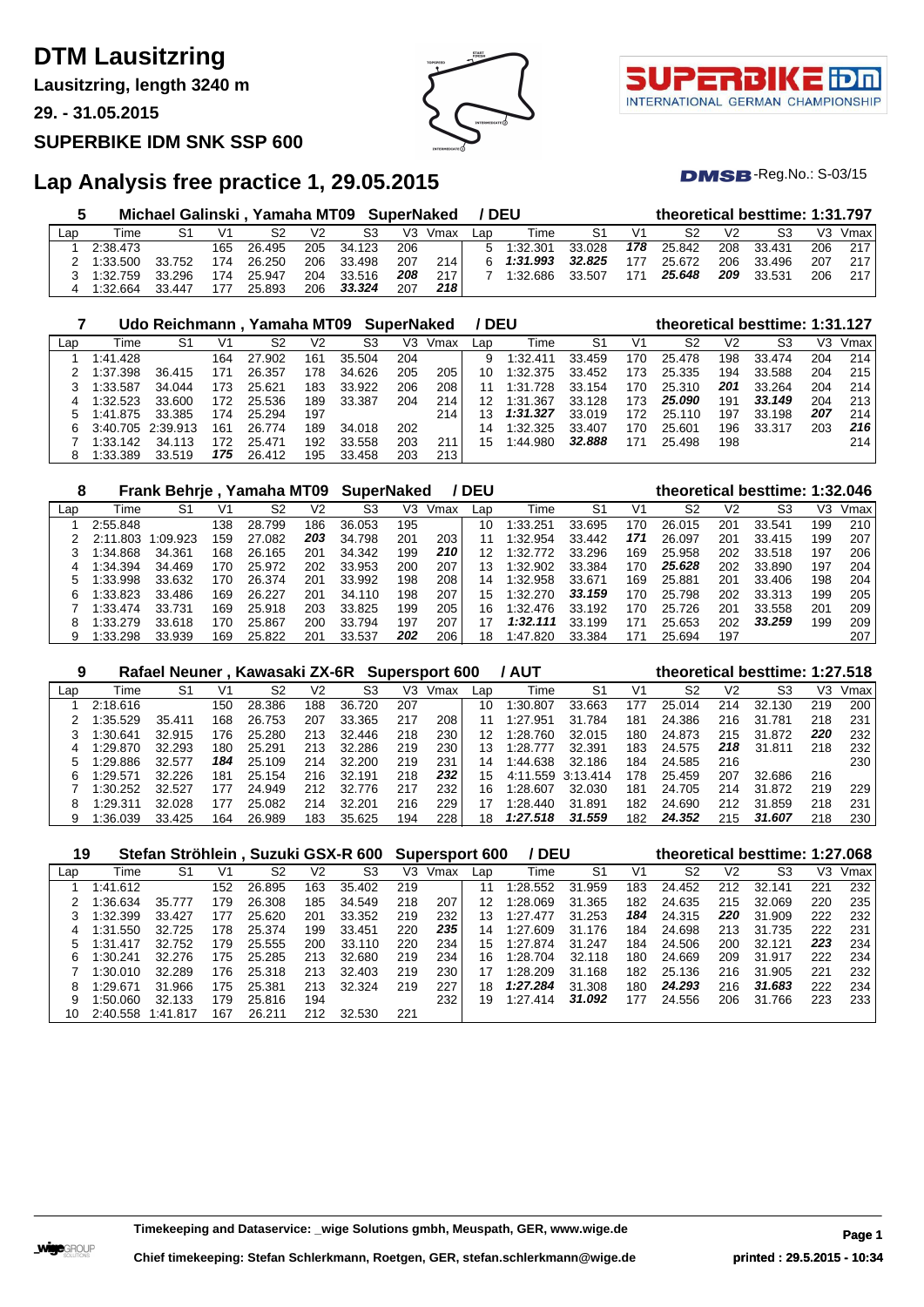# **DTM Lausitzring**

**Lausitzring, length 3240 m**

**29. - 31.05.2015**

### **SUPERBIKE IDM SNK SSP 600**



τ INTERNATIONAL GERMAN CHAMPIONSHIP

 $DMSB$ -Reg.No.:  $S-03/15$ 

## **Lap Analysis free practice 1, 29.05.2015**

| 23  |          | Christian von Gunten, Kawasaki ZX-6R Supersport 600 |     |        |     |        |     |      |     |          | / CHE             |     |        |                | theoretical besttime: 1:25.196 |     |      |
|-----|----------|-----------------------------------------------------|-----|--------|-----|--------|-----|------|-----|----------|-------------------|-----|--------|----------------|--------------------------------|-----|------|
| Lap | Time     | S1                                                  | V1  | S2     | V2  | S3     | V3  | Vmax | Lap | Time     | S1                | V1  | S2     | V <sub>2</sub> | S3                             | VЗ  | Vmax |
|     | 1:39.686 |                                                     | 161 | 26.930 | 191 | 34.237 | 221 |      | 10  | 1:27.594 | 32.118            | 181 | 23.963 | 226            | 31.513                         | 224 | 236  |
|     | 1:31.749 | 34.053                                              | 177 | 24.698 | 201 | 32.998 | 223 | 232  |     | 1:26.330 | 31.280            | 185 | 23.892 | 227            | 31<br>.158                     | 225 | 237  |
|     | 1:34.351 | 34.110                                              | 180 | 27.541 | 217 | 32.700 | 222 | 223  | 12  | 1:27.903 | 31.588            | 187 | 24.727 | 226            | 31.588                         | 227 | 237  |
| 4   | 1:29.684 | 32.633                                              | 177 | 24.785 | 224 | 32.266 | 224 | 235  | 13  | 2:27.149 | 31.378            | 184 | 23.819 | 226            |                                |     | 240  |
| 5   | 1:27.681 | 31.831                                              | 184 | 24.147 | 225 | 31.703 | 224 | 236  | 14  |          | 3:41.633 2:42.856 | 131 | 26.127 | 221            | 32.650                         | 223 |      |
| 6   | 1:27.567 | 31.965                                              | 186 | 24.052 | 221 | 31.550 | 225 | 236  | 15  | 1:26.826 | 31.664            | 184 | 24.032 | 223            | 31.130                         | 225 | 236  |
|     | 1:27.652 | 31.791                                              | 185 | 24.135 | 222 | 31.726 | 226 | 238  | 16  | 1:25.399 | 31.033            | 184 | 23.647 | 225            | 30.719                         | 226 | 238  |
| 8   | 1:37.791 | 32.021                                              | 182 | 24.230 | 223 |        |     | 238  | 17  | 1:25.356 | 30.906            | 185 | 23.571 | 227            | 30.879                         | 226 | 238  |
| 9   | 3:48.170 | 2:51<br>.200                                        | 182 | 24.696 | 221 | 32.274 | 223 |      |     |          |                   |     |        |                |                                |     |      |

| 25  |          | Tatu Lauslehto , Suzuki GSX-R 600 |     |        |     |             |     | <b>Supersport 600</b> |     | / FIN    |          |     |        |     | theoretical besttime: 1:25.532 |     |      |
|-----|----------|-----------------------------------|-----|--------|-----|-------------|-----|-----------------------|-----|----------|----------|-----|--------|-----|--------------------------------|-----|------|
| Lap | Time     | S1                                | V1  | S2     | V2  | S3          | V3  | Vmax                  | Lap | Time     | -S1      | V1  | S2     | V2  | S3                             | VЗ  | Vmax |
|     | 3:25.801 |                                   | 173 | 27.294 | 202 | 35.375      | 215 |                       | 10  | 1:43.993 | 35.921   | 182 | 24.945 | 220 |                                |     | 238  |
|     | 1:34.513 | 35.030                            | 181 | 26.220 | 218 | 33.263      | 222 | 225                   | 11  | 4:16.741 | 3:19.149 | 177 | 25.336 | 221 | 32.256                         | 225 |      |
|     | 1:30.815 | 33.299                            | 190 | 25.152 | 221 | 32.364      | 224 | 236                   | 12  | 1:27.168 | 31.514   | 193 | 24.120 | 226 | 31.534                         | 225 | 238  |
| 4   | 1:29.753 | 32.582                            | 190 | 24.924 | 223 | 32.247      | 224 | 236                   | 13  | 1:26.788 | 31.385   | 190 | 24.064 | 227 | 31.339                         | 226 | 238  |
|     | 1:29.156 | 32.233                            | 181 | 24.653 | 218 | 32.270      | 224 | 237                   | 14  | 1:26.152 | 30.841   | 193 | 23.811 | 227 | 31.500                         | 227 | 239  |
| 6   | 1:28.325 | 31.872                            | 188 | 24.537 | 223 | 31.916      | 228 | 238                   | 15  | 1:26.892 | 31.159   | 193 | 23.726 | 227 | 32.007                         | 228 | 241  |
|     | 1:32.488 | 34.870                            | 179 | 25.526 | 221 | 32.092      | 225 | 240                   | 16  | 1:25.634 | 30.943   | 192 | 23.681 | 225 | 31.010                         | 229 | 240  |
| 8   | 1:27.163 | 31.406                            | 191 | 24.153 | 225 | 31.604      | 225 | 238                   | 17  | 1:26.485 | 31.275   | 192 | 23.948 | 223 | 31.262                         | 226 | 244  |
| 9   | 1:26.887 | 31.420                            | 193 | 23.946 | 222 | 31.<br>.521 | 225 | 239                   |     |          |          |     |        |     |                                |     |      |

| 31  |          | Sarah Heide, Suzuki GSX-R 600 |                |        |     |             |     | Supersport 600 |     | ' DEU    |                |     |                |                | theoretical besttime: 1:27.164 |     |      |
|-----|----------|-------------------------------|----------------|--------|-----|-------------|-----|----------------|-----|----------|----------------|-----|----------------|----------------|--------------------------------|-----|------|
| Lap | Time     | S1                            | V <sup>1</sup> | S2     | V2  | S3          | V3  | Vmax           | Lap | Time     | S <sub>1</sub> | V1  | S <sub>2</sub> | V <sub>2</sub> | S3                             | V3  | Vmax |
|     | 1:35.187 |                               | 150            | 27.637 | 200 | 34.960      | 223 |                | 12  | 1:28.683 | 32.087         | 180 | 24.462         | 217            | 32.134                         | 227 | 242  |
|     | 1:35.025 | 35.305                        | 171            | 26.459 | 204 | 33.261      | 225 | 234            | 13  | 1:29.227 | 32.089         | 182 | 25.034         | 221            | 32.104                         | 227 | 241  |
| 3   | 1:30.878 | 33.091                        | 176            | 25.074 | 209 | 32.713      | 225 | 236            | 14  | 1:28.279 | 31.998         | 183 | 24.419         | 217            | 31.862                         | 225 | 240  |
| 4   | 1:30.097 | 32.317                        | 182.           | 24.972 | 208 | 32.808      | 226 | 238            | 15  | 1:30.151 | 33.052         | 192 | 24.935         | 207            | 32.164                         | 227 | 238  |
|     | 1:30.274 | 32.617                        | 184            | 25.111 | 209 | 32.546      | 225 | 238            | 16  | 1:28.527 | 31.984         | 171 | 24.907         | 216            | 31.636                         | 226 | 241  |
| 6   | 1:28.877 | 32.165                        | 181            | 24,444 | 211 | 32.268      | 226 | 239            | 17  | 1:27.368 | 31.533         | 173 | 24.265         | 219            | 31.570                         | 228 | 240  |
|     | 1:28.696 | 32.117                        | 172            | 24.668 | 217 | 31.911      | 226 | 240            | 18  | 1:28.675 | 31.597         | 184 | 24.329         | 224            | 32.749                         | 226 | 242  |
| 8   | 1:28.227 | 32.137                        | 179            | 24.308 | 215 | .782<br>31. | 226 | 238            | 19  | 1:27.778 | 31.582         | 187 | 24.475         | 217            | 31.721                         | 229 | 240  |
| 9   | 1:28.179 | 31.887                        | 186            | 24.247 | 211 | 32.045      | 226 | 239            | 20  | 1:27.452 | 31.656         | 186 | 24.250         | 220            | 31.546                         | 225 | 243  |
| 10  | 1:28.529 | 31.908                        | 189            | 24.572 | 209 | 32.049      | 226 | 240            | 21  | 1:27.166 | 31.468         | 168 | 24.249         | 216            | 31.449                         | 226 | 238  |
| 11  | 1:29.118 | 32.136                        | 174            | 24.511 | 217 | 32.471      | 228 | 233            |     |          |                |     |                |                |                                |     |      |

| 33  |          | Frank Brouwer, Yamaha YZF-R6 Supersport 600 |     |        |                |             |     |      |     | / NLD    |        |     |        |                | theoretical besttime: 1:28.566 |     |      |
|-----|----------|---------------------------------------------|-----|--------|----------------|-------------|-----|------|-----|----------|--------|-----|--------|----------------|--------------------------------|-----|------|
| Lap | Time     | S1                                          | ۷1  | S2     | V <sub>2</sub> | S3          | V3  | Vmax | Lap | Time     | S1     | V٬  | S2     | V <sub>2</sub> | S3                             | V3  | Vmax |
|     | 1:56.258 |                                             | 165 | 28.373 | 185            | 35.<br>.190 | 219 |      | 9   | 1:29.930 | 32.694 | 184 | 24.868 | 206            | 32.368                         | 221 | 235  |
|     | 1:34.183 | 34.216                                      | 183 | 26.149 | 210            | 33.818      | 219 | 229  | 10  | 1:28.702 | 32.068 | 187 | 24.652 | 221            | 31.982                         | 222 | 234  |
|     | 1:33.539 | 33.975                                      | 73  | 26.263 | 213            | 33.301      | 218 | 230  | 11  | 1:28.851 | 32.121 | 184 | 24.711 | 220            | 32.019                         | 223 | 236  |
|     | 1:32.255 | 33.362                                      | 176 | 25.908 | 217            | 32.985      | 220 | 232  | 12  | 1:28.715 | 32.083 | 187 | 24.516 | 218            | 32.116                         | 222 | 235  |
|     | 1:30.850 | 32.800                                      | 184 | 25.317 | 212            | 32.733      | 221 | 233  |     | 1:32.353 | 34.210 | 183 | 25.232 | 206            | 32.91                          | 223 | 231  |
| 6   | 1:42.745 | 32.943                                      | 173 | 25.416 | 213            |             |     | 234  | 14  | 1:30.208 | 32.727 | 182 | 24.988 | 213            | 32.493                         | 225 | 233  |
|     | 6:56.617 | 5:54.495                                    | 156 | 27.921 | 152            | 34.201      | 220 |      | 15  | 1:30.306 | 32.310 | 183 | 24.942 | 221            | 33.054                         | 222 | 237  |
| 8   | 1:30.743 | 33.078                                      | 184 | 25.060 | 214            | 32.605      | 222 | 234  | 16  | 1:30.894 | 33.291 | 183 | 25.184 | 213            | 32.419                         | 221 | 232  |

| 35  |          | Kjel Karthin, Suzuki GSR750 |     |        |     | <b>SuperNaked</b> |     |      | <b>DEU</b> |          |        |     |        |     | theoretical besttime: 1:31.264 |     |      |
|-----|----------|-----------------------------|-----|--------|-----|-------------------|-----|------|------------|----------|--------|-----|--------|-----|--------------------------------|-----|------|
| Lap | Time     | S1                          | V1  | S2     | V2  | S3                | V3  | Vmax | Lap        | Time     | S1     | V1  | S2     | V2  | S3                             | VЗ  | Vmax |
|     | 1:41.243 |                             | 162 | 28.249 | 165 | 35.913            | 203 |      | 10         | 1:34.330 | 33.894 | 168 | 26,006 | 199 | 34.430                         | 206 | 214  |
|     | 1:37.087 | 35.902                      | 171 | 26.182 | 188 | 35.003            | 202 | 208  | 11         | 1:33.662 | 34.272 | 172 | 25.716 | 201 | 33.674                         | 203 | 213  |
|     | 1:34.014 | 34.159                      | 169 | 25.643 | 197 | 34.212            | 203 | 211  | 12         | 1:33.237 | 33.846 | 168 | 25.725 | 196 | 33.666                         | 202 | 212  |
|     | 1:33.023 | 34.059                      | 171 | 25.409 | 201 | 33.555            | 207 | 210  | 13         | 1:32.381 | 33.386 | 163 | 25.580 | 202 | 33.415                         | 204 | 211  |
|     | 1:32.330 | 33.404                      | 173 | 25.368 | 198 | 33.558            | 202 | 214  | 14         | 1:31.343 | 33.126 | 170 | 25.245 | 203 | 32.972                         | 204 | 213  |
| 6   | 1:45.882 | 33.897                      | 171 | 26.020 | 193 |                   |     | 211  | 15         | 1:31.635 | 33.047 | 170 | 25.414 | 204 | 33.174                         | 204 | 215  |
|     | 3:23.409 | 2:22.273                    | 165 | 26.527 | 188 | 34.609            | 202 |      | 16         | 1:31.970 | 33.382 | 171 | 25.401 | 199 | 33.187                         | 205 | 214  |
| 8   | 1:33.142 | 33.967                      | 71، | 25.572 | 201 | 33.603            | 201 | 212  |            | 1:31.561 | 33.081 | 170 | 25.379 | 202 | 33.101                         | 205 | 214  |
| 9   | 1:34.503 | 34.063                      | 171 | 26.356 | 196 | 34.084            | 204 | 213  | 18         | 1:31.873 | 33.170 | 169 | 25.578 | 199 | 33.125                         | 204 | 214  |

**Timekeeping and Dataservice: \_wige Solutions gmbh, Meuspath, GER, www.wige.de Page 2**